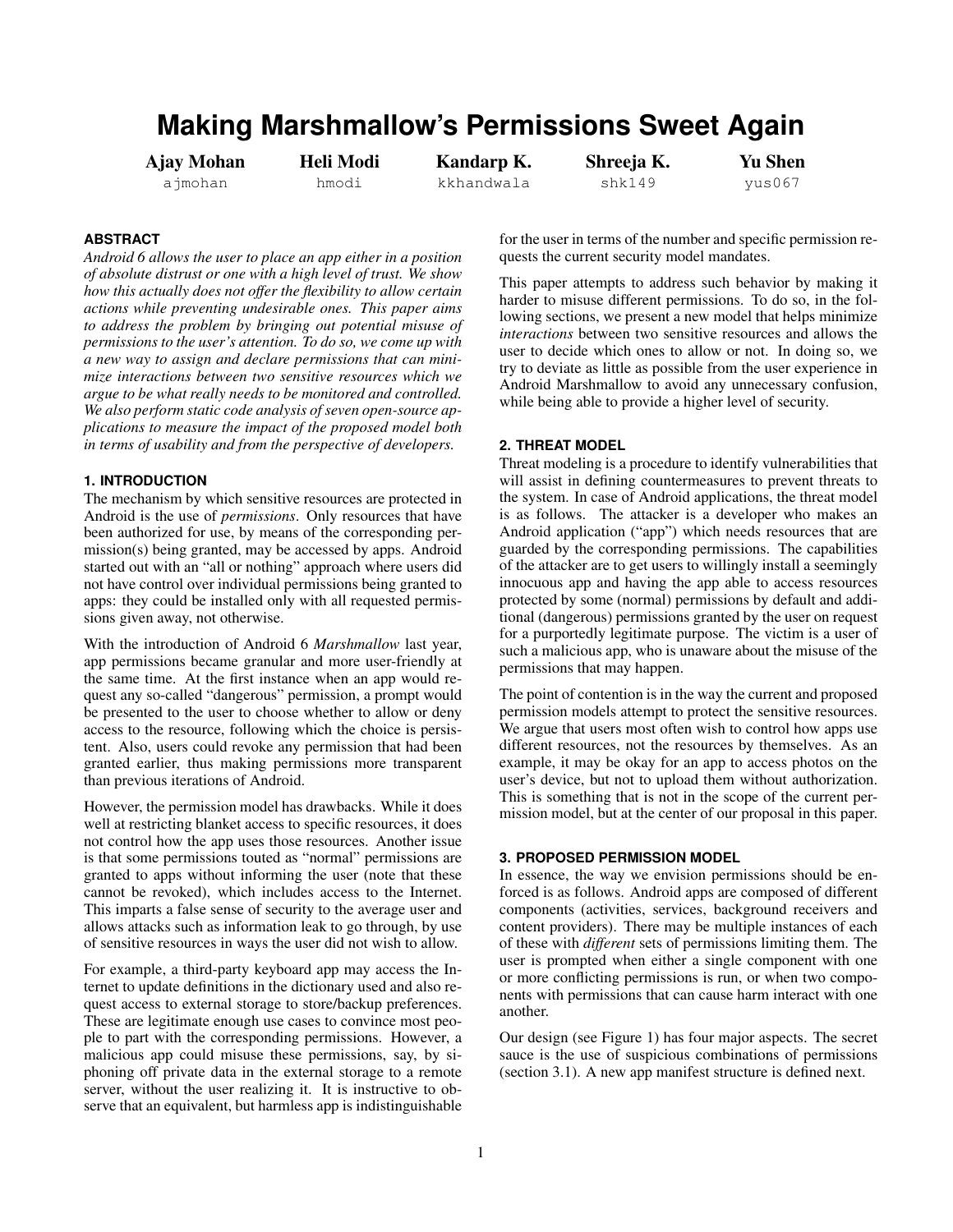

<span id="page-1-0"></span>Figure 1. Architecture of our Permission Model

Section 3.3 elaborates on static code analysis for identifying boundary points (where components interact). Finally, we discuss how to evoke an appropriate popup for requesting permissions (section 3.4).

#### **3.1 Suspicious Combinations of Permissions**

Android provides a relatively high level of flexibility, by allowing developers to access fine-grained permissions such as READ CALENDAR and WRITE CALENDAR. In the interest of a better user experience, however, the dangerous permissions are "lumped" together into permission groups, which cater to more abstract behavior. There are nine such groups in Android Marshmallow, as described below.

- 1. Calendar (Managing calendars)
- 2. Camera (Taking photos and recording videos)
- 3. Contacts (Managing contacts)
- 4. Location (Current device location)
- 5. Microphone (Audio recording)
- 6. Phone (Dialing and managing phone calls)
- 7. Body Sensors (Heart rate and similar data)
- 8. SMS (Sending and viewing messages)
- 9. Storage (Accessing photos, media, and files)

For our model, we note *permissions of interest*, which include the nine permission groups above and additional groups formulated from the normal permission set, consisting of permissions that do entail security concerns — Internet, NFC, BT, Network and WiFi. In fact, INTERNET was a dangerous permission in previous iterations of Android. It is interesting to note that all the new permission groups identified are communication-related. As argued earlier, a permission in itself usually poses no harm and may simply be granted. There are certain exceptions, such as making phone calls (CALL PHONE), sending text messages (SEND SMS) or using NFC, since use of any of these can cost the user money or directly affect privacy. As an additional level of security, we can allow users to revoke (or not automatically grant) some individual permissions that he/she values.

Next, we empirically identify potentially malicious pairs of permissions and find them to be classifiable either as resulting in information leaks or context leaks.

## Information leaks:

INTERNET with any other permission of interest except NFC MICROPHONE with PHONE (ex: recording conversations)

#### Context leaks:

CAMERA with CALENDAR or LOCATION (ex: geotagging) LOCATION with BODY SENSORS or MICROPHONE (ex: augmented location)

### **3.2 Proposed Structure of App Manifest**

Every app has an AndroidManifest.xml file which declares the various components (activities, services, broadcast receivers, and content providers) of the application and the "global" permission set. Figure [2](#page-1-1) shows the usual structure of the app manifest in Android Marshmallow.

An *activity* is a component that provides a visual interface with which users can interact in order to do something, such as dial a number, take a photo, send an email or view a map. An app usually consists of multiple activities that are loosely bound to each other. The  $\langle \text{activity} \rangle$  tag is used to declare an activity. A *service* is a component representing either an application's desire to perform a longer-running operation while not interacting with the user or to supply functionality for other applications to use. Each service has a corresponding <service> declaration. An *intent* is a messaging object used to request an action from another app component. The  $\langle$  intent-filter $\rangle$  tag describes the capabilities of its parent component, i.e. what an activity or service can do.

The manifest file also lists the permissions the application expects to be granted in order to function fully. The <uses-permission> tag in the manifest is used to declare permissions that the application will need to access the various resources protected by those permissions.

```
<manifest>
<uses-permission />
<permission />
<application>
    <activity android:name="com.example.project.XYZ"
              android: permission="ABC">
        <intent-filter>
             <sub>action</sub></sub>
             <category />
             <data />
        </intent-filter>
        <meta-data />
    </activity>
    <service android: name="string"
             android: permission="string">
        <intent-filter> </intent-filter>
        <meta-data/>
    </service>
    <uses-library />
</application>
```
</manifest>

#### <span id="page-1-1"></span>Figure 2. App Manifest File Structure (in Marshmallow)

The various components are protected by the permissions listed in the <uses-permission> tag or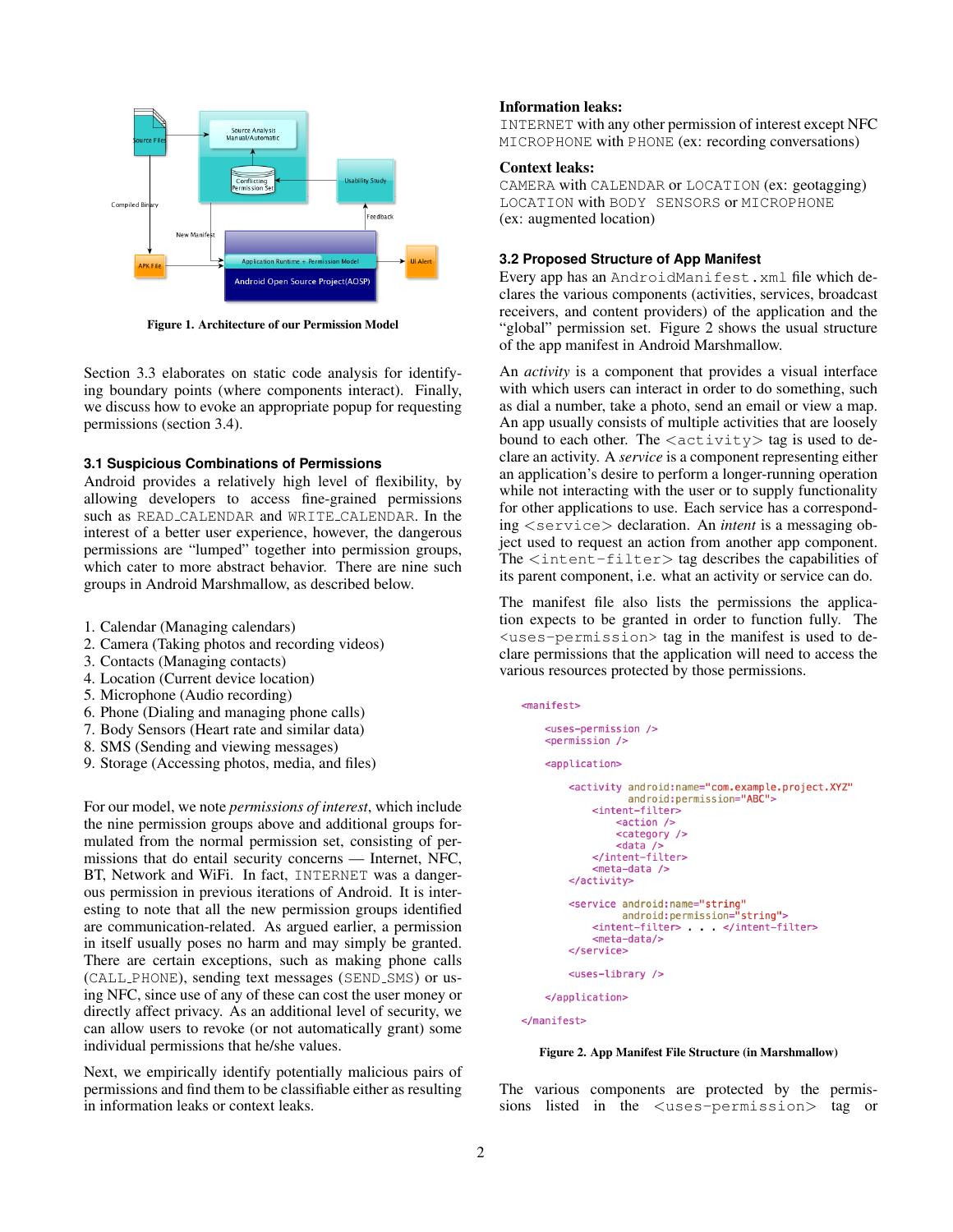$\leq$  permission $>$  tag (used to declare custom permissions), using the android:permission attribute. This attribute, which may be present in activity and service tags, lists any permissions that *clients* must have to launch the particular component (this is its primary purpose). For example, if a caller of startActivity() has not been granted the specified permission, its intent will not be delivered to the activity. If this attribute is not set, the component is not protected by any permissions, other than those declared for the app as a whole.

Note that we described how permissions are defined in Android Marshmallow above. We propose that the android:permission attribute must be present within every component and it is what should be used for declaring a permission, without the need to declare the same permission "globally" using the  $\langle$ uses: permission/ $>$  tag. Note that multiple permissions could be associated with a single activity (or component). Thus, in our model, there is no use of the <uses:permission/> tag.

## **3.3 Boundaries between Components**

Since components may have conflicting permissions, any sharing between them must be controlled, otherwise it renders the enforcement of permission combinations meaningless.

We performed static code analysis to accomplish two goals: (a) to spot transition points between activities and (b) to note the current coding standards and methodology.

We analyzed seven open-source Android apps that were picked randomly across various categories: AdBlock Plus, Barcode Scanner, Dolphin Browser, Telegram, VLC, Word-Press and Wikipedia.

The tool used for this was lint, which is a tool that is bundled with most Android (app development) IDEs. A linter is generically a tool that flags incorrect language usage in software. It comes with the ability to define a custom set of rules and patterns which will be looked for during the analysis. Upon finishing the analysis, it generates a HTML document which lists all the findings from the source code based on the rules provided beforehand (and some of its own general rules for missing API requirements).

To perform the analysis on the apps, we created our own lint rules, which are as follows:

- Look for the methods checkSelfPermission() and requestPermissions(). These methods are mandatory to be used for requesting a dangerous permission.
- Look for the method intent(). This method is the fundamental method used to navigate to another activity within the application as well as to invoke any system application for handling a task.
- Look for the pattern "*.class*". Activities are essentially java files which can use all the public methods and variables of another activities by creating the object of that activity.
- Monitor the usage of *global variables*, declared in the Application.class file, which can be accessed across the components of the application.

After performing static code analysis, we had the following information for each activity: *Permission set*, *Activities transitioned to* and *Point of transition*. Thus, from the static code analysis, we identified the exact points of transition which should be monitored by the Android operating system to generate a popup that prompts the user for permission to make use of conflicting permissions.

#### **3.4 New Permission Request Popup**

Figure [3](#page-2-0) illustrates how an implicit intent is delivered through the system to start another activity in Android Marshmallow. [1] Activity A creates an Intent with an action description and passes it to startActivity().

[2] The Android System searches all apps for an intent filter that matches the intent.

[3] When a match is found, the system starts the matching activity (Activity B) by invoking its onCreate() method and passing it the Intent.



<span id="page-2-0"></span>Figure 3. Flow of intent to start another **activity**

The system searches through the list of all intents using the startActivity(Intent) method in android.content.Context, which calls a native method in ActivityManagerNative.java that uses an Inter-Process Communication (IPC) mechanism to start the appropriate activity. Before the invocation of the next activity (or component), we must introduce our permission verification process, once the intent match is completed.



Figure 4. Permission Request Dialog

<span id="page-2-1"></span>Based on the list of suspicious permission pairs and the newly structured manifest file, a popup is generated at any suspicious points of transition (or when the component uses multiple conflicting permissions), which will prompt the user (only for the first occurrence, after which the choice is persistent) for permission to go ahead or reject the permission request, as seen in Figure [4.](#page-2-1) Note that if a component remains isolated, i.e. does not interact with other components nor does it make use of multiple conflicting permissions, no prompts are required to be shown to the user.